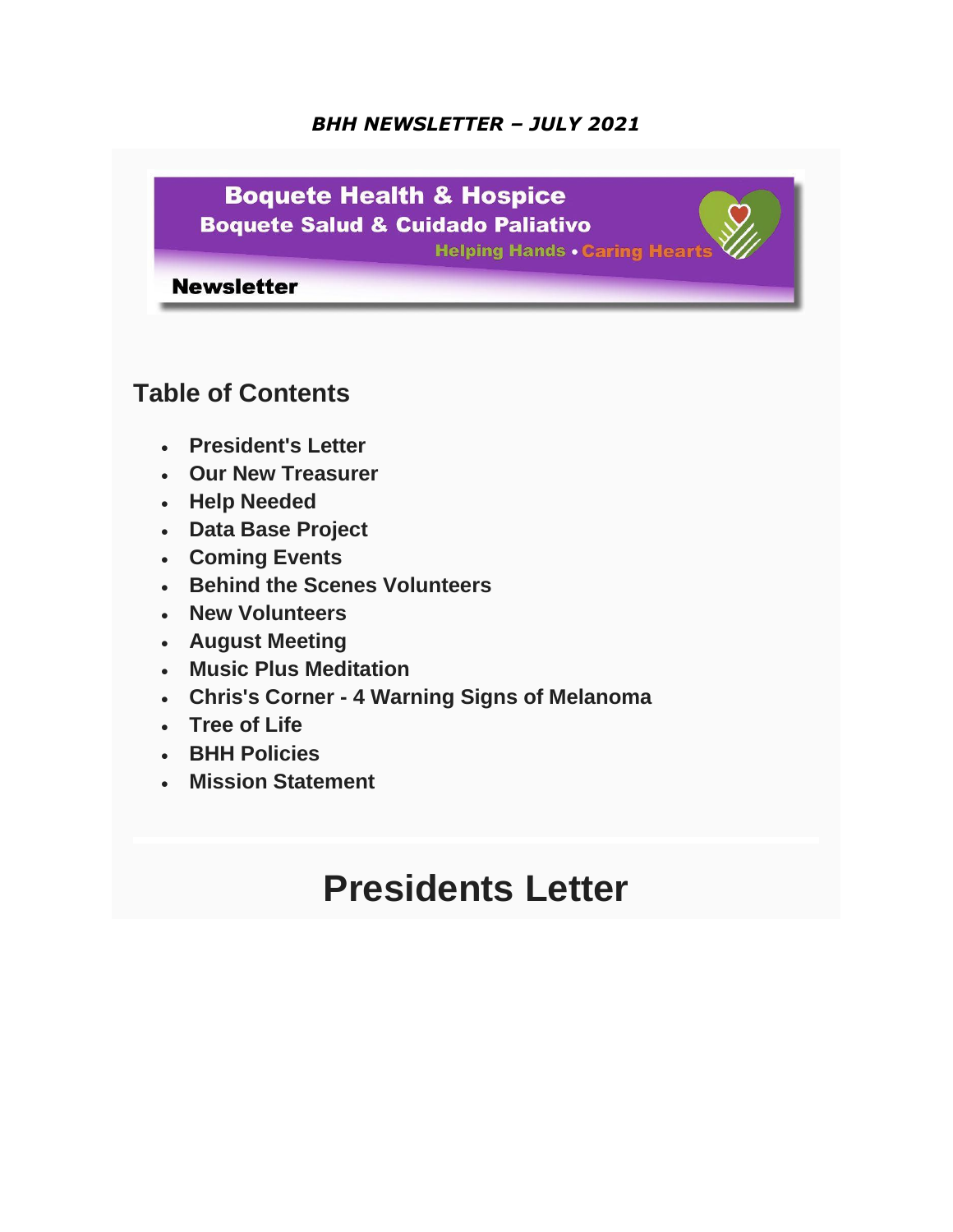

#### **Our New Treasurer**

It is with great happiness that we all welcome Laurie Collier as interim Treasurer. Laurie, who served previously as Treasurer, Vice President and President, steps in for Merl Will-Wallace whom we are sad to see leave BHH and Boquete.

## **Help Needed**

There are two other positions that will need to be filled starting in January, and your help is needed. President and Vice President. Both Lesley and Liz are stepping down.

The job of Vice President is two-fold: Support the President and lead the Education Team. The Vice President will cover for the President when they are not available, will verify the Council Minutes and other tasks as the President requests. As Team Leader for the Education Team, the Vice President will arrange for the short medical trainings that happen during the General Meetings and help coordinate any other educational trainings that we provide (CPR, for example).

The job of President is to lead the organization: prepare agendas for the Council Meetings and General Meetings, make sure the various Teams have what they need to be effective, provide vision and leadership for the organization, assist in the preparation of the Newsletter and encourage volunteers. The job is not extremely challenging and does not require many hours per week. The best part is that the Council, Team Leaders and volunteers are ALWAYS willing to help and offer support and advice.

If you are interested in helping out with either of these posts, please contact Lesley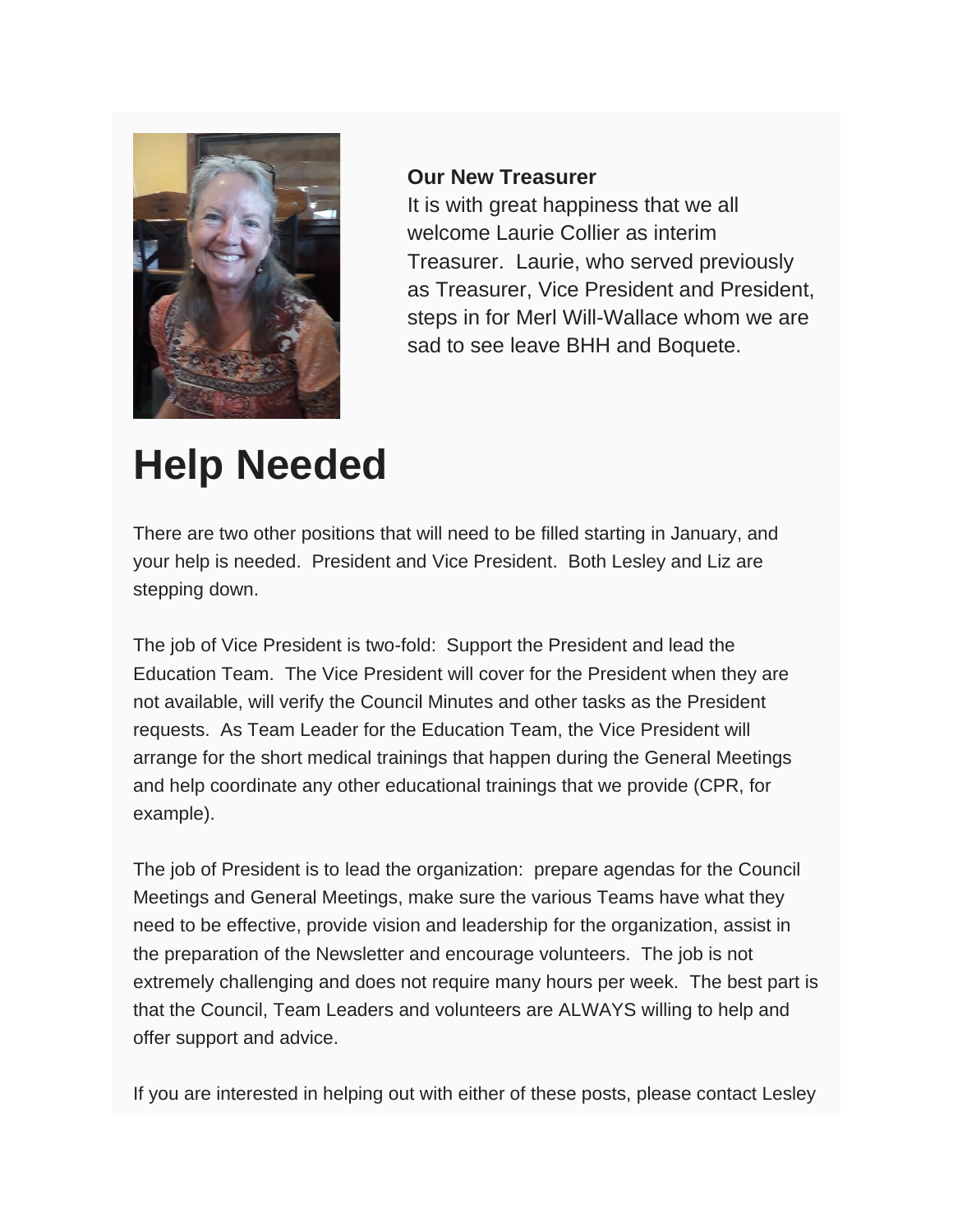to arrange a meeting to discuss further. lesleyahughes@gmail.com

## **Database Project**

After much discussion, it was decided to expand the project and move it from Excel to Access. A consultant has been hired who will work with us to make a more robust system. It is hoped that the new system will be up and running by October.

## **Coming Events:**

Blood Drive – October 9 Volunteer Appreciation Lunch - December 1 Art Auction Febuary 4 - 6

## **"Behind the Scenes Volunteers" Thank you!**

Those who volunteer with BHH are truly amazing. If you remember last December's newsletter, the list went on and on. Or look at the roots and trunk of our Tree of Life.

Another of our volunteers that is always working to make sure that our General Meetings and special events flow smoothly is Cat Vann. Cat has led the Logistics branch of the Ambassador Team for many years. She arrives early to set up the chairs and tables, makes sure that the walk-through mat, thermometer and alcohol gel are

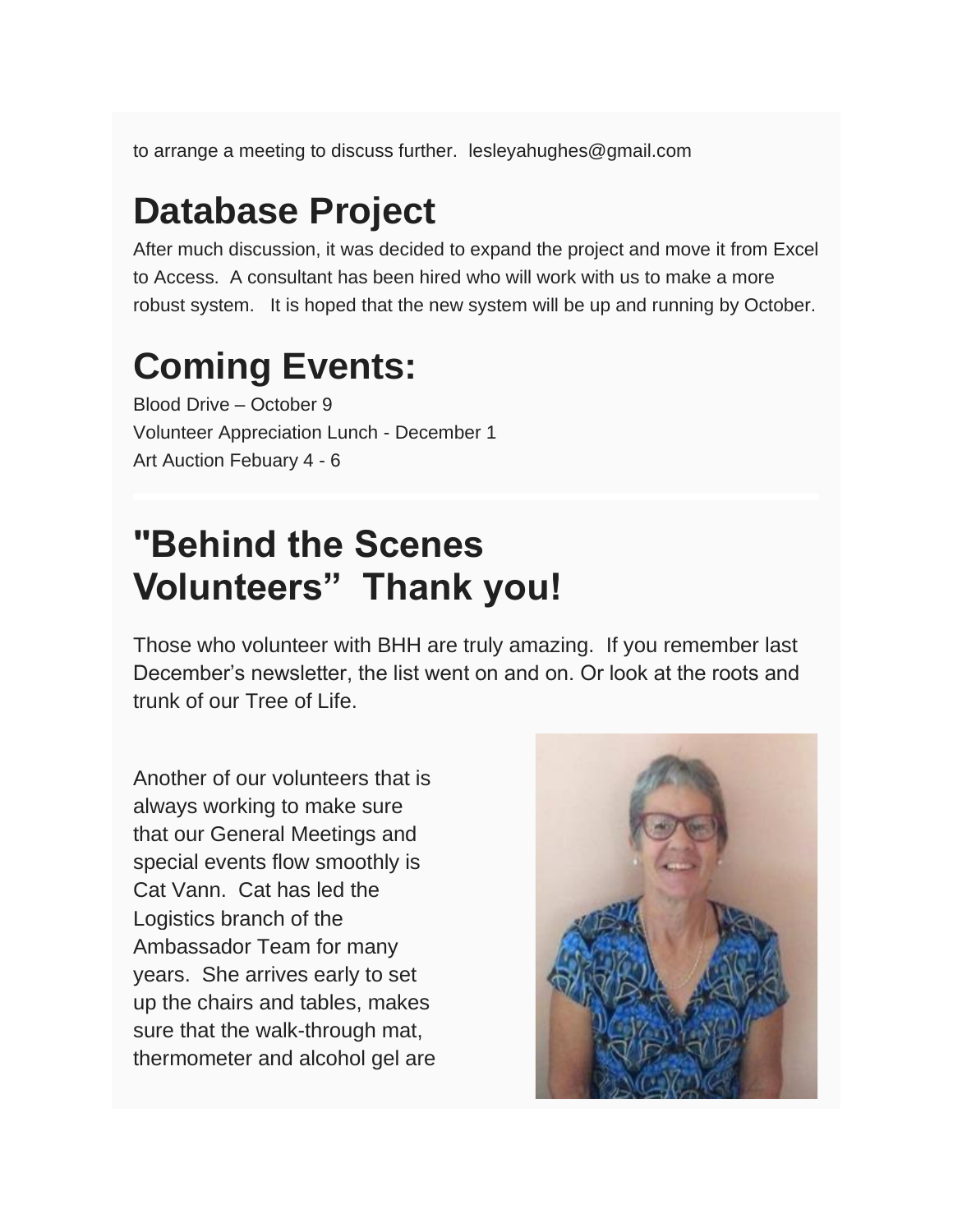available and that, if needed, the sound system is set up.

Cat is also involved with the veterinary clinics, so she has shown her heart is geared for helping everyone (people or pets). BHH is extremely fortunate to have Cat as one of our wonderful volunteers.



## **New Volunteers**

BHH welcomes Kim Doherty and Sandra Cripe to the BEING PREPARED Team! The July 21st Workshop guided 35 attendees through the step-bystep process of getting your affairs in order. It is never to late the get started. Being Prepared Guides are available at our BHH Tap Out Tuesday Market table and Mailboxes, Etc. For a \$10 donation.

# **August Meetings**

**The BHH Council Meeting** will be held on August 4 at 10:00 a.m. via zoom.

**The BHH General Meeting** will be held on August 11 at 1:00 p.m. It will be a zoom only meeting.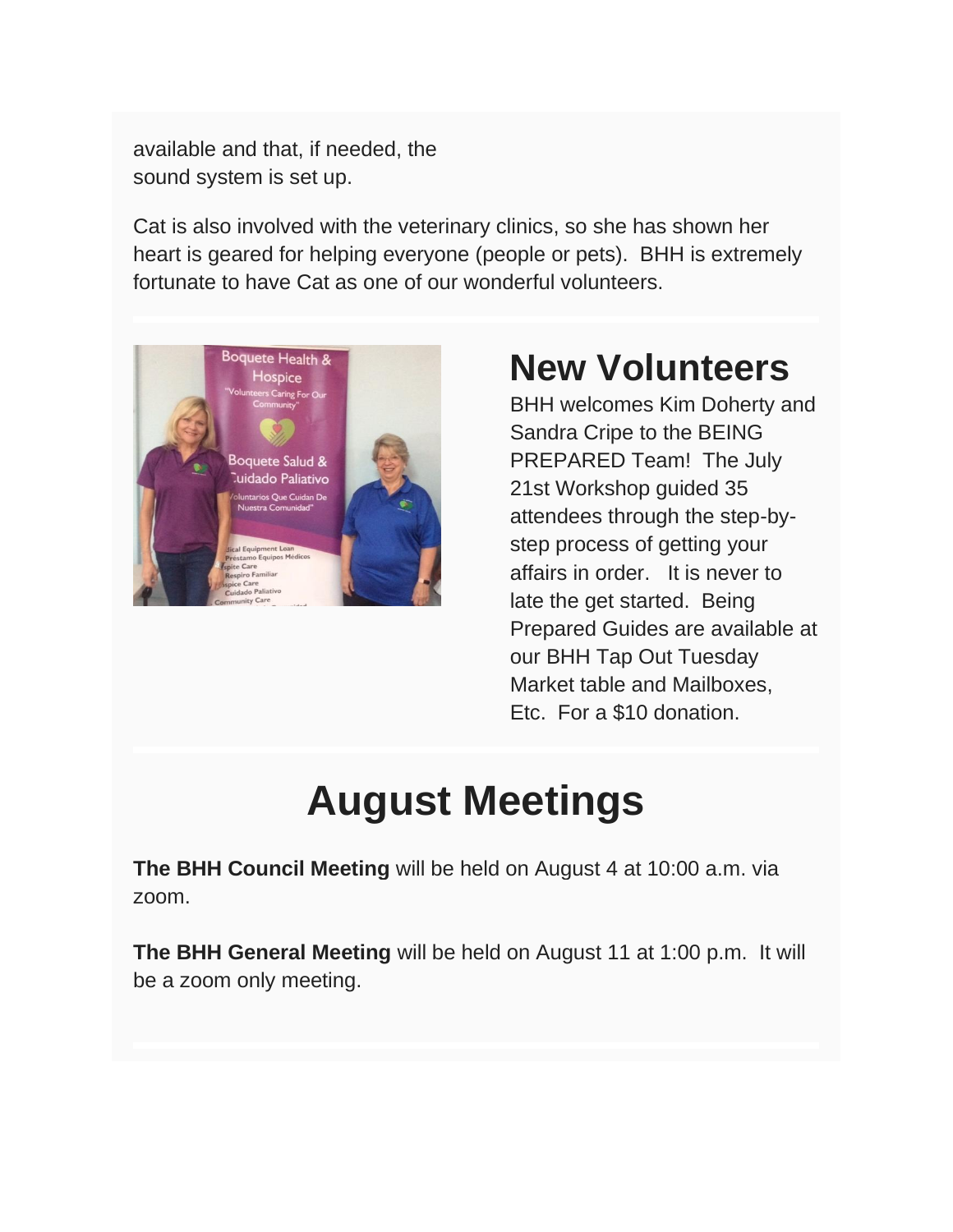

# **Music Plus Meditation**

What happens when two popular stress-reduction, relaxation and wellness techniques are combined? Research indicates a synergistic effect. This month, the Magic of Music Team takes a deep dive into music-based relaxation and stress-management using mindfulness meditation. The article includes a simple four-step method that you can use to try this out for yourself! Included are links to videos produced by the Magic of Music Team to guide your exploration of music-based meditation.

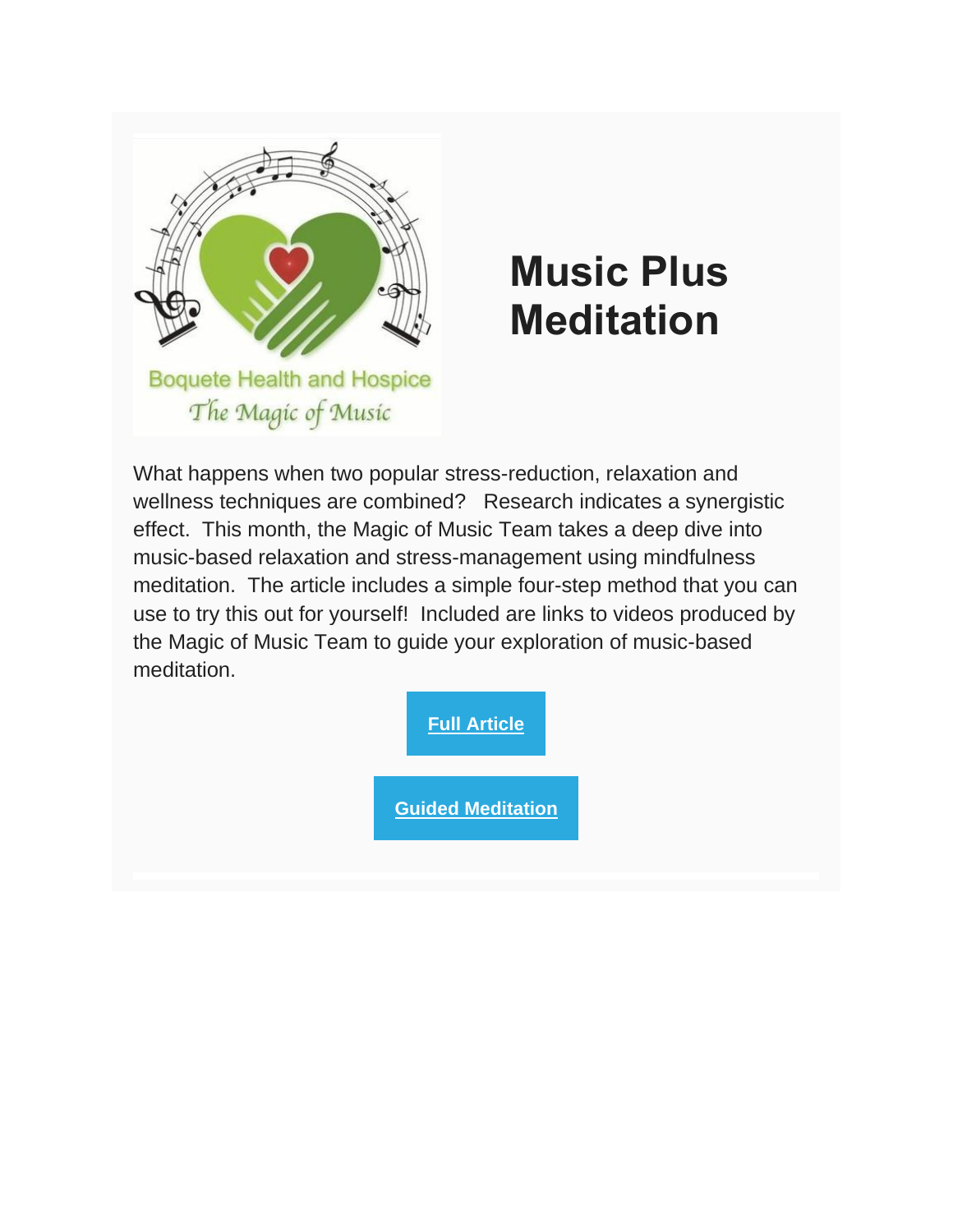

This section will contain an interesting article that we found on the web with a teaser, so you can see if you want to click through. Many places want you to sign up for their mailing list; however, we only choose links that let you bypass the sign up. Later, if you like the site, you can choose to sign up, but not necessary just to read the article.

## **4 Warning Signs of Melanoma That Are Easy to Miss**

### **This dangerous skin cancer can take on odd forms and pop up in unexpected places**

Nearly 100,000 Americans are diagnosed with melanoma each year, making it one of the most common types of cancer in the U.S., especially among older adults who have endured decades of sun exposure and whose immune systems aren't as robust as they once were. And while melanoma can be deadly, it is highly curable if caught early.

Do you know what to look for? The hallmarks of melanoma are asymmetrical or rough-looking moles that are not defined by a border. A spot on the skin that continues to grow in size or change is another indication, and a once-monthly body scan is an easy way to keep tabs on any of these concerning characteristics. But there are also some more unusual signs that could signal the presence of the skin cancer.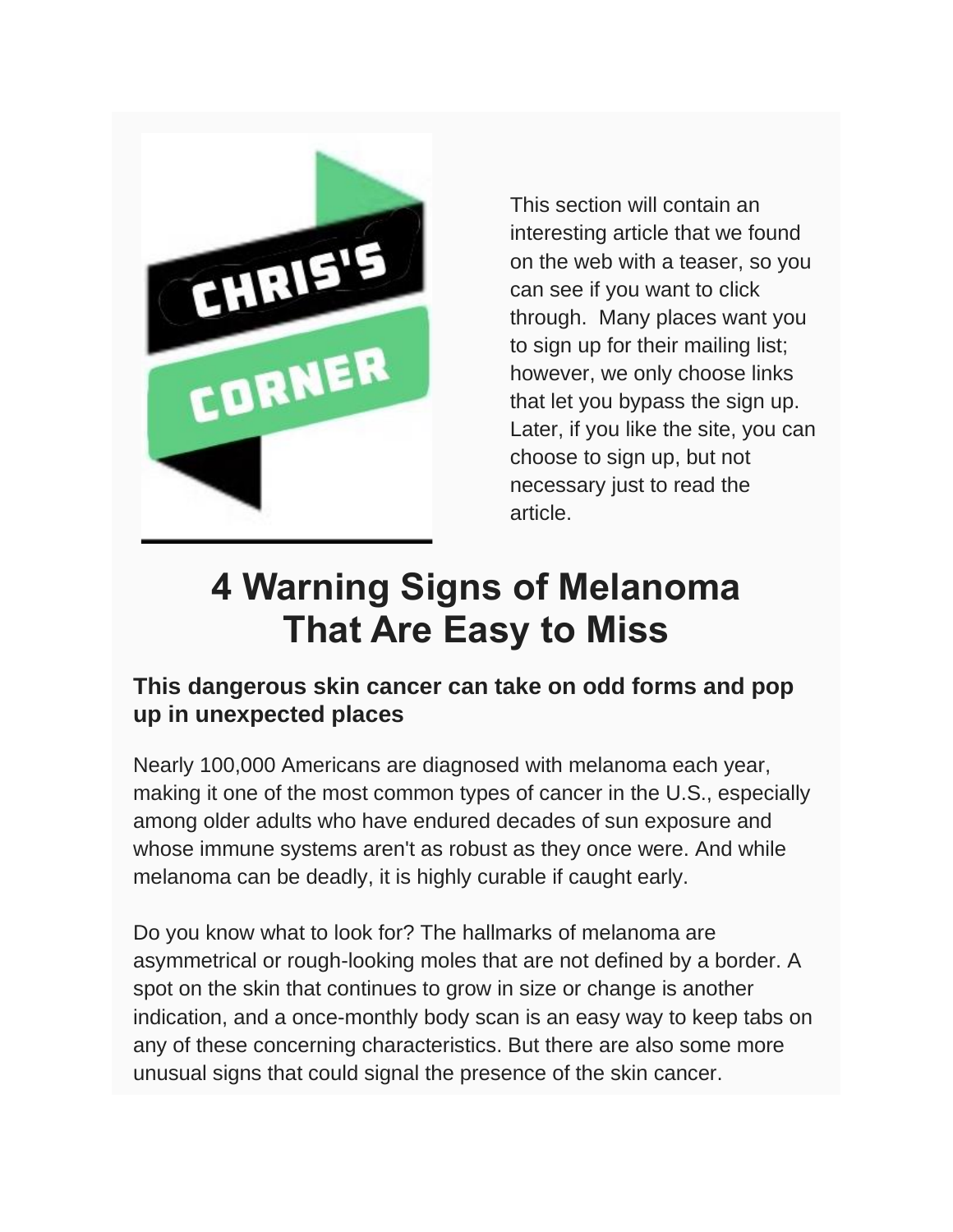"Melanoma is such a rule breaker," says Elizabeth Buchbinder, M.D., an oncologist at the Dana-Farber Cancer Institute in Boston and an assistant professor at Harvard Medical School. Little moles can cause big trouble, and new spots can grow and spread quickly, she adds. "And so knowing what to look out for, it's super important."

Here are four warning signs of melanoma you need to know about so that no spot goes unnoticed.

**[Go to full article](https://www.aarp.org/health/conditions-treatments/info-2021/melanoma-skin-cancer-risk.html?cmp=EMC-DSO-NLC-RSS---CTRL-071321-P1-5626689&ET_CID=5626689&ET_RID=43717712&encparam=JUnvfwiF2ZQTVEpprr6Excjvfqwv+5bkSPaADqsqIK0=)**

## **About the Tree of Life**

The tree was created to honor our donors and volunteers. The roots are volunteers, the trunk is the council, the leaves are people who have donated \$100 or more. The two color leaves are people who have donated for two years. The flowers are business sponsors who donate \$100 or more every year. The Lilies are new. They are memorials to people who have passed. Family or friends have donated \$200 or more to honor them.

Add your leaf or flower or Lily. Click the button to make our tree grow. Thank you.

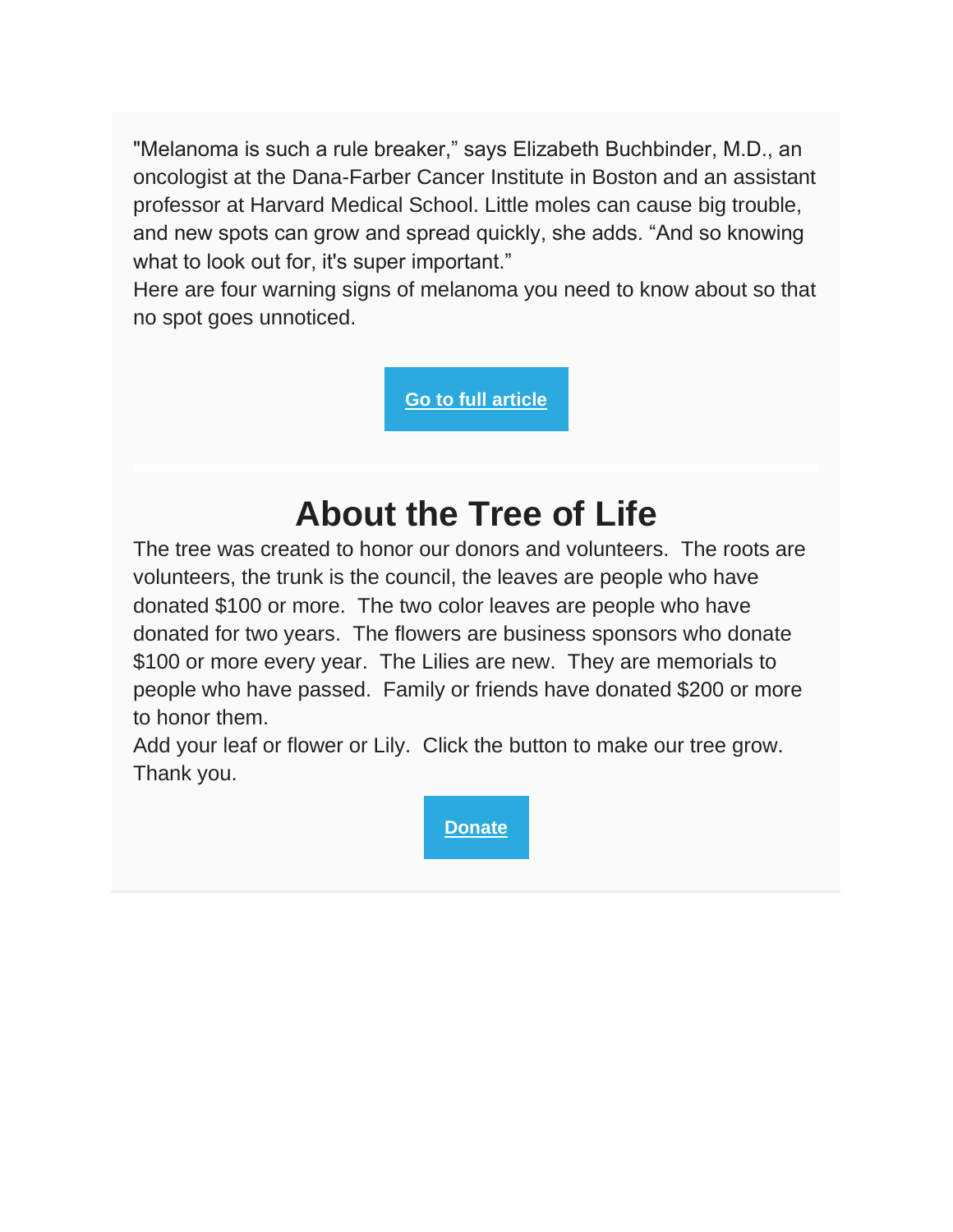

**[Click Here to Enlarge Tree](https://www.boquetehealthandhospice.org/tree.html) Many Thanks to Our New and Repeat Donors**

Davia & Adam Weiner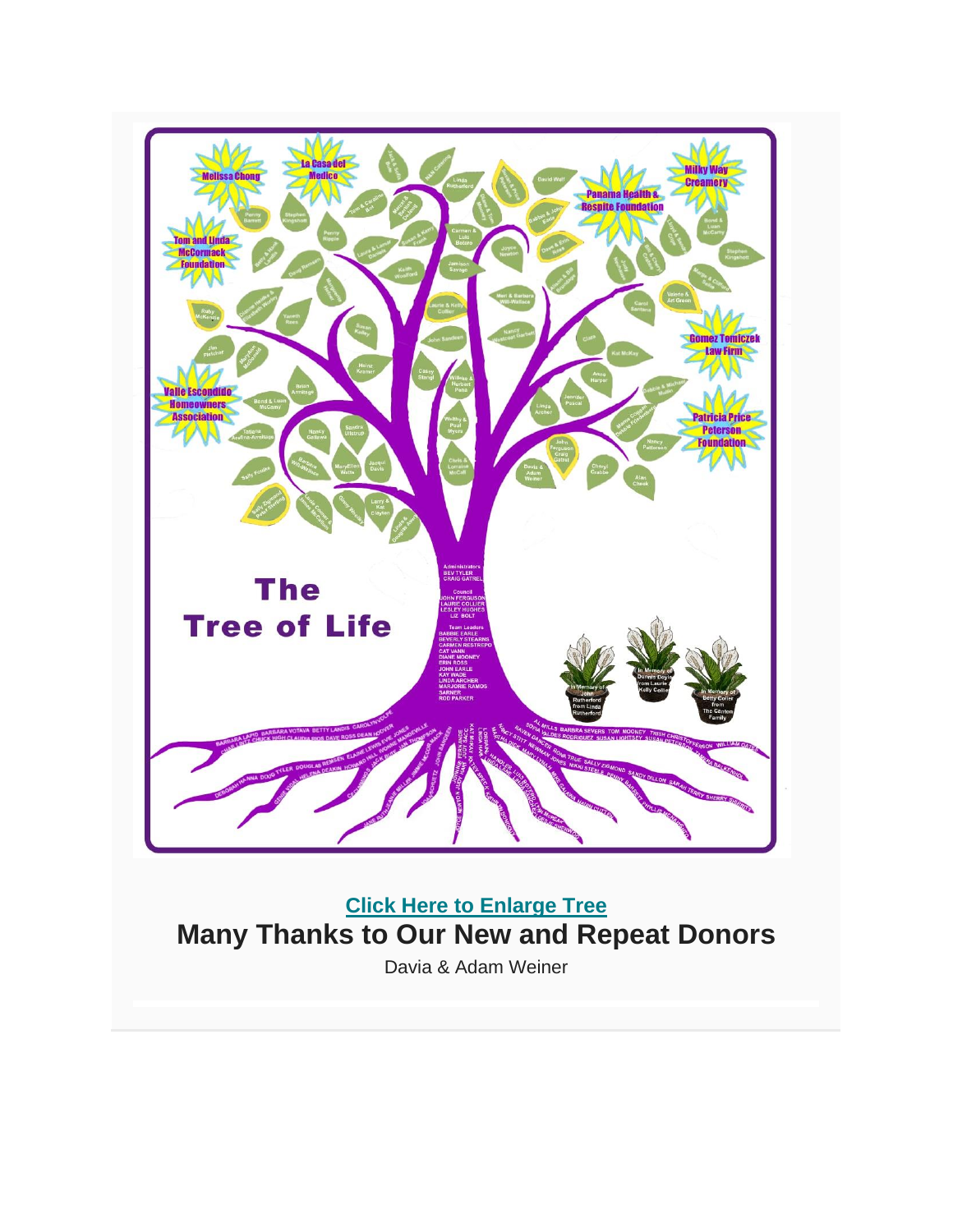

Over the past year there have been questions about WHY Boquete Health and Hospice was doing things in a certain way. The policies of the organization have now been posted on our website. There is a link at the bottom of the home page or you can go to the "More" page to read them or download a PDF version. The policies will be updated as needed.

**[View BHH Policies](https://boquetehealth.org/bhh-policies)**

### **Our Mission**

*Our mission is to provide palliative care for the terminally ill in order that they may experience death with dignity and limited pain; to inform and promote community health; and, to support people with health and wellness needs by providing information, equipment and volunteer services.*

### **To Make a Donation**

BHHF functions with donations provided by the community. If you are interested in supporting the work we do, please make a donation.

To make a financial contribution by check or cash contact Merl Will-Wallace,our treasurer,at [dharma49@icloud.com](mailto:dharma49@icloud.com?subject=Donation&body=I%20would%20like%20to%20make%20a%20donation.) to arrange a time and place to pick up your donation.

You can also *[click here](https://boquetehealth.org/please-donate)* to make an online Paypal donation.

For more information visit our website: [http://www.boquetehealth.org](http://www.boquetehealth.org/)